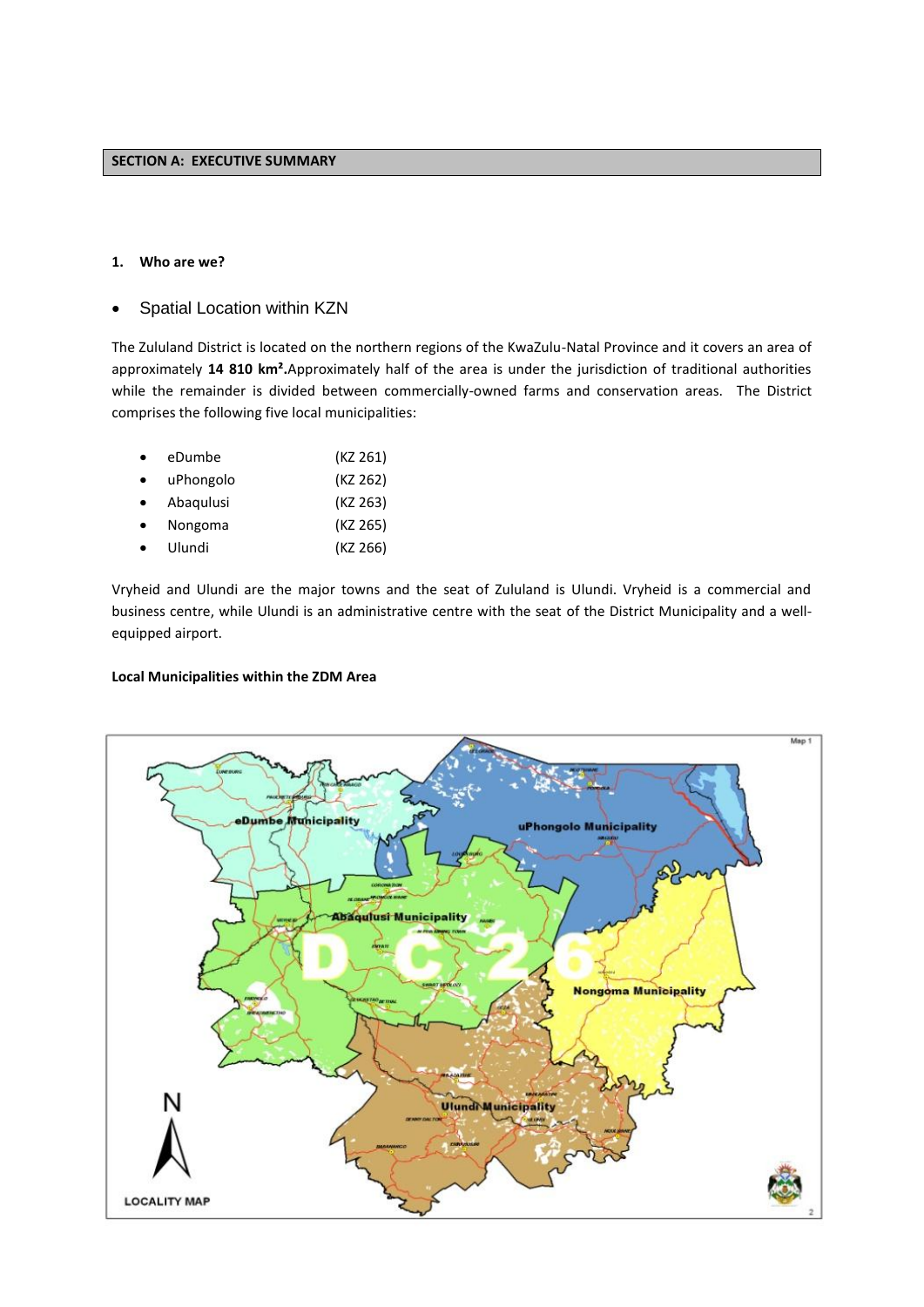# • Demographic Profile

| <b>INDICATOR</b>     | <b>ZULULAND</b>        |
|----------------------|------------------------|
| Area                 | 14 810 km <sup>2</sup> |
| Population (2007)    | 803 575 people         |
| <b>Households</b>    | 157 749                |
| People per Household | 5.1                    |
| % Urban Households   | 25,4%                  |
| % Rural Households   | 74,6%                  |
| Gender breakdown     | 45.8%<br><b>Males</b>  |
|                      | Females 54.2 %         |
| Age breakdown        | $0 - 14$ 39.54%        |
|                      | $15 - 64$ 55.79%       |
|                      | $65 +$<br>4.67%        |

# Number of Wards and Traditional Authority Areas depicted on a map

The Council of the Zululand District Municipality consists of 34 Councilors, 40% of which are proportionally elected and 60% elected to the district municipality from respective local municipalities. The Council is chaired by the Speaker, The Honourable Cllr. H. Hlatshwayo.

The Municipal area consists of scattered rural settlement in Traditional Authority Areas. The following is a list of Traditional Councils in the Zululand District Municipality:

- Mthethwa Miaba
- Mavuso Ndebele
- Msibi Nobamba
- Ndlangamandla Sibiya
- 
- 
- Hlahlindlela Khambi
- 
- 
- 
- 
- Ntshangase **•** Ndlangamandla Ext
- Simelane Disputed Area
	-
- Matheni Khambi Ext
	- Mandhlakazi

- Usuthu
- Buthelezi **. A Mbatha**
- Zungu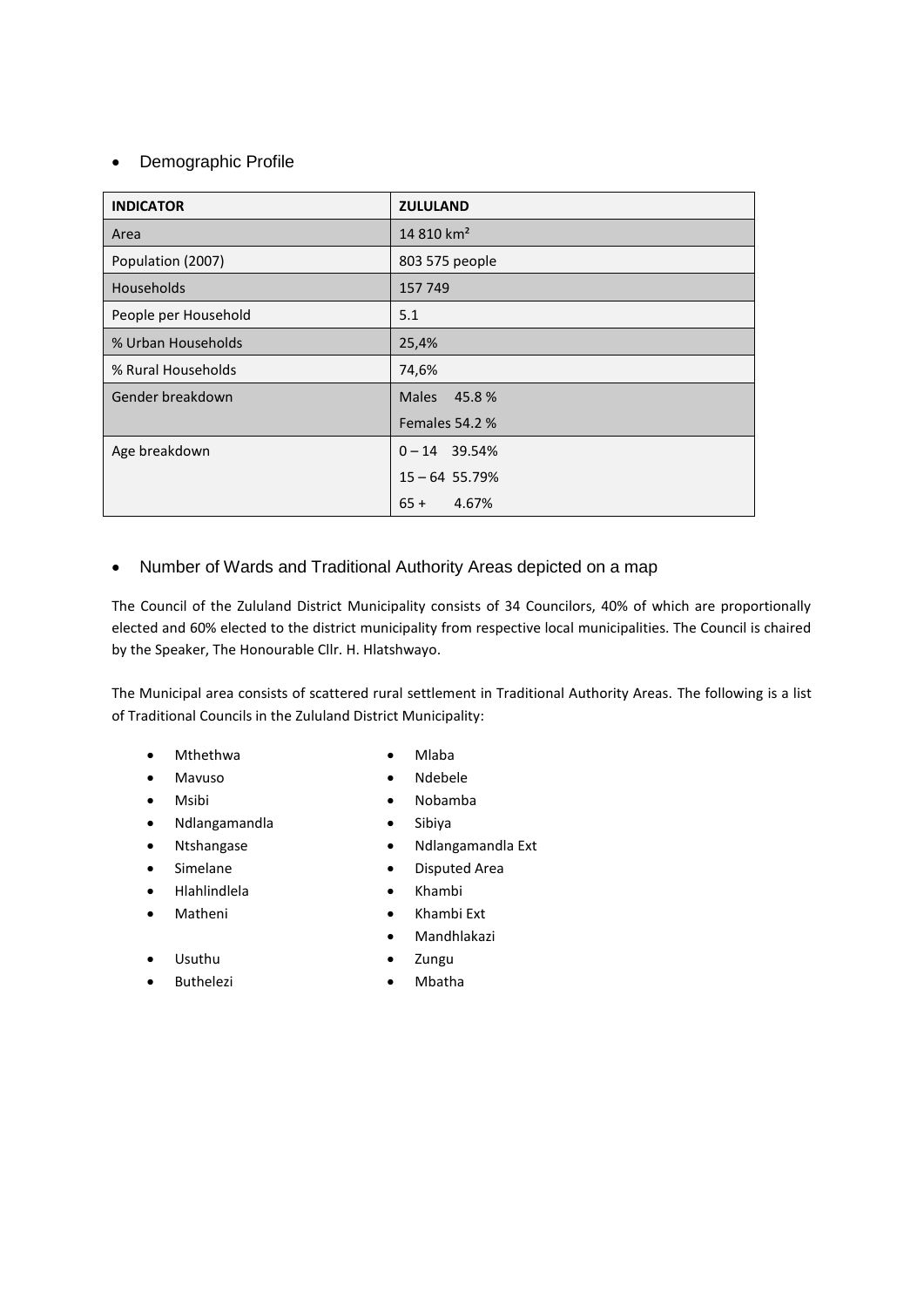## **Administrative Entities**



The south-eastern part of the Municipal Area, a small portion to the central-west and portion in the central-north constitutes Ingonyama Trust Land. It is particularly the Ulundi and Nongoma LMs that have large tracts of Ingonyama Trust Land upon which scattered, relatively low density rural settlement is evident.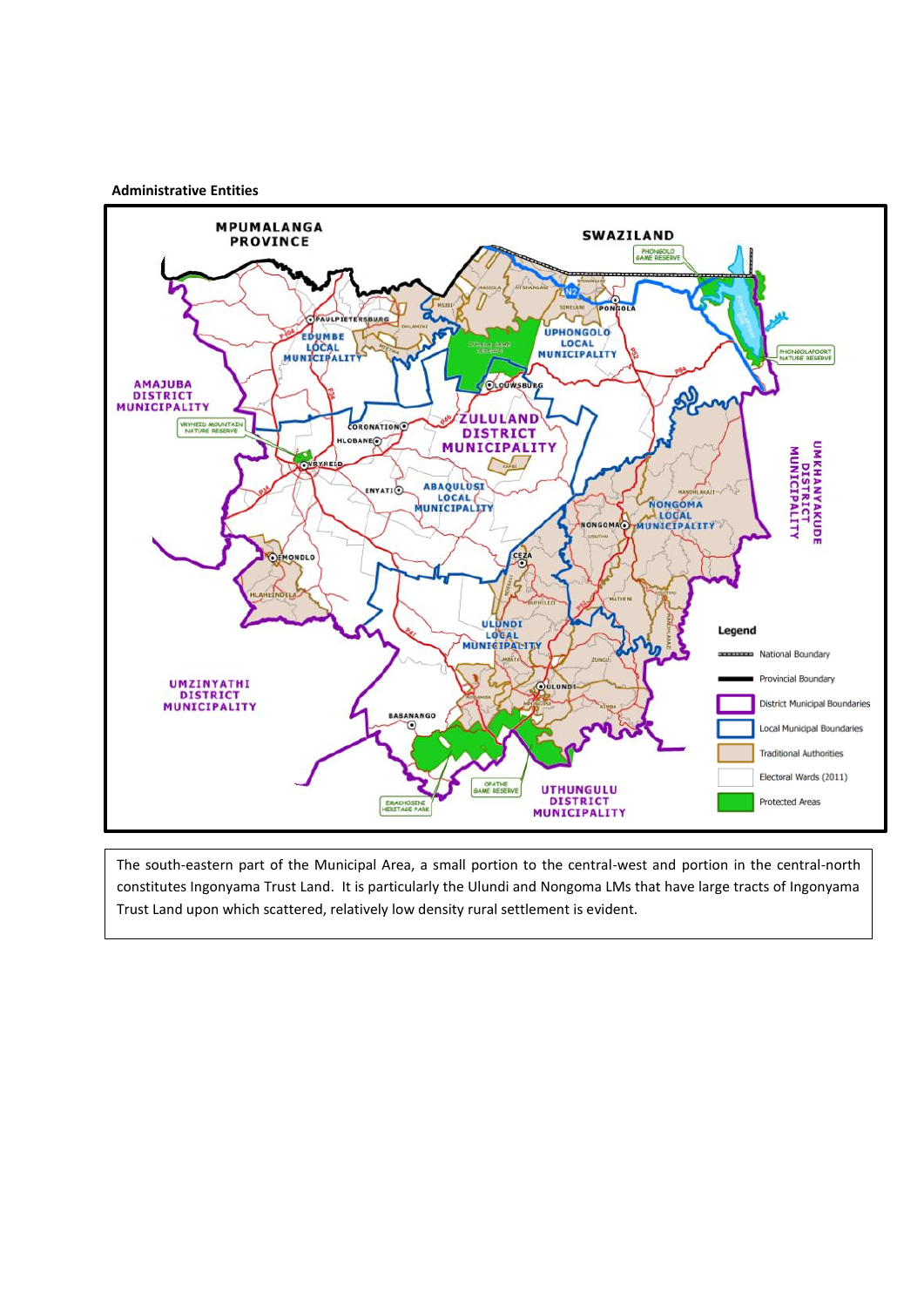



## Economic Profile

The District has a lack of large **economic** investments to boost the local economy. Up to the late 1990's the District's economy was dependant on heavy coal mining. As a result of the open markets on coal mining (and agriculture) the economy of the area has declined. The potential for economic growth in Zululand lies in tourism and agriculture. The former has started to play a larger role in the economy of the area, this by no means fills the gap caused by the closure of mines. The mines had significant forward and backward linkages on all the economic sectors, particularly in Vryheid and surrounding areas.

The high agricultural potential of the land is considered to be the key to the future development of the region and should be protected for long term sustainability; this however does not mean that it should be excluded from consideration in projects that relate to land reform and commercial farming ventures. The high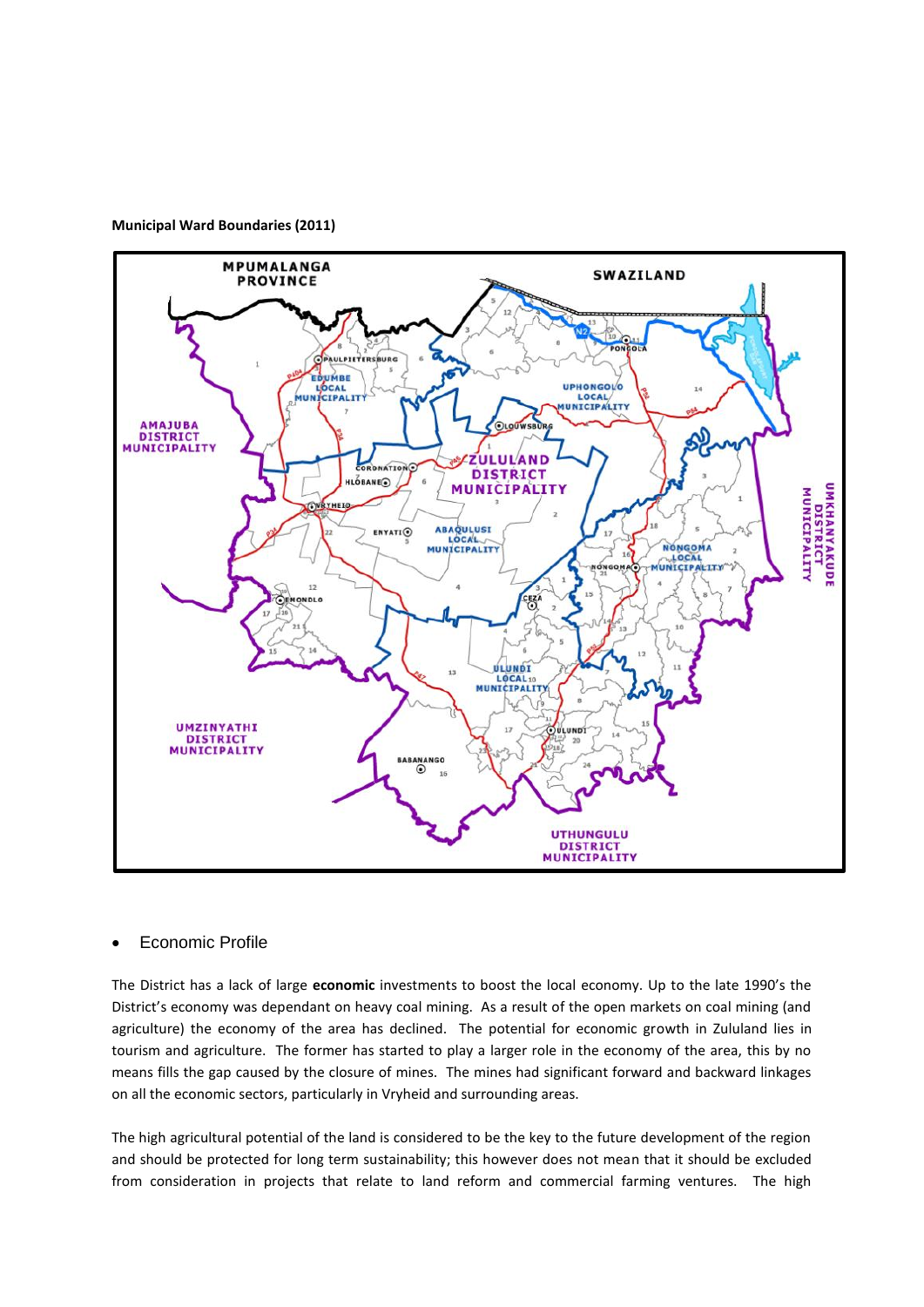population numbers and livestock concentrations in the freehold settlements highlight the need for additional land, and create possible opportunities for the development of commonage schemes. In addition tenure upgrade projects could be considered for tenants presently living on portions of the freehold land.

A large percentage of the district is communal land. Within these areas there is considerable pressure to extend grazing rights into adjoining areas. Strategies to deal with the need to accommodate the increasing demands for grazing land need particular attention. This will require extensive consultation between all key role players in the region.

| <b>Indicator</b>           | eDumbe | uPhongolo | Abaqulusi | Nongoma | Ulundi | <b>Zululand</b> |
|----------------------------|--------|-----------|-----------|---------|--------|-----------------|
| Employed                   | 7.918  | 19,864    | 36,873    | 14,033  | 24,294 | 102,983         |
| Unemployed                 |        | 10,846    | 11,886    | 14,536  | 12,017 | 51,842          |
| <b>Not</b><br>Economically | 32,131 | 48,015    | 93,759    | 97,070  | 72,794 | 343,768         |
| active                     |        |           |           |         |        |                 |
| Labour<br>force            | 24.60% | 39.00%    | 34.20%    | 22.70%  | 33.30% | 31.10%          |
| participation rate         |        |           |           |         |        |                 |
| Unemployment               | 24.40% | 35.30%    | 24.40%    | 50.90%  | 33.10% | 33.50%          |
| rate                       |        |           |           |         |        |                 |

## **ZDM General Labour Indicators 2009**

Source: DEDT calculations based on Quantec data (2011)

#### **Annual household income 2011**

| <b>Annual Household Income</b> | Total   | %              |
|--------------------------------|---------|----------------|
| No income                      | 20 3 69 | 13             |
| R 1 - R 4800                   | 8826    | 6              |
| R 4801 - R 9600                | 16842   | 11             |
| R 9601 - R 19 600              | 37 581  | 24             |
| R 19 601 - R 38 200            | 37 164  | 24             |
| R 38 201 - R 76 400            | 17 159  | 6              |
| R 76 401 - R 153 800           | 9829    | 6              |
| R 153 801 - R 307 600          | 6066    | 4              |
| R 307 601 - R 614 400          | 2843    | $\overline{2}$ |
| R 614 001 - R 1 228 800        | 557     | ი              |
| R 1 228 801 - R 2 457 600      | 246     | n              |
| R 2 457 601 or more            | 263     |                |
| Unspecified                    | 4       |                |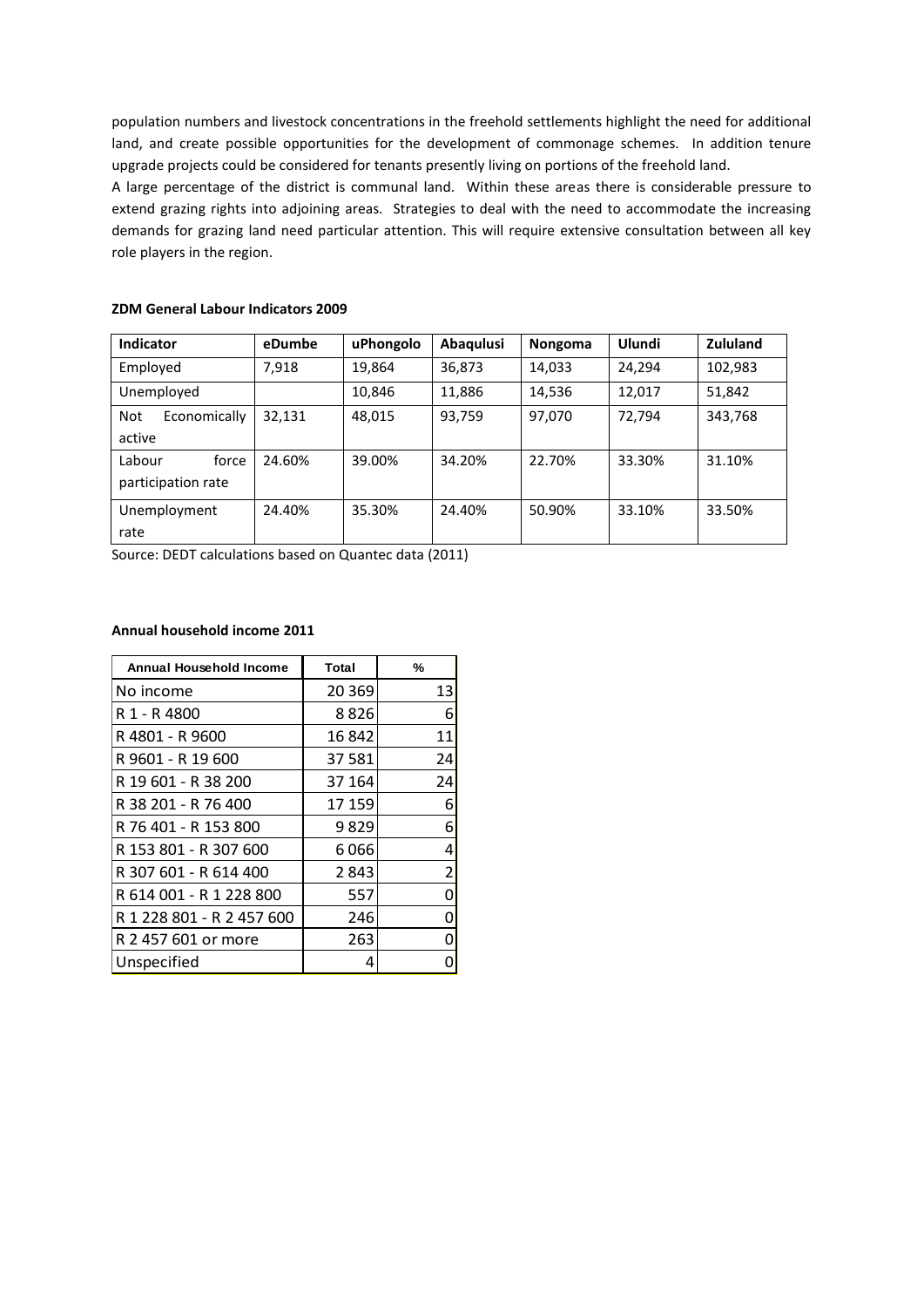

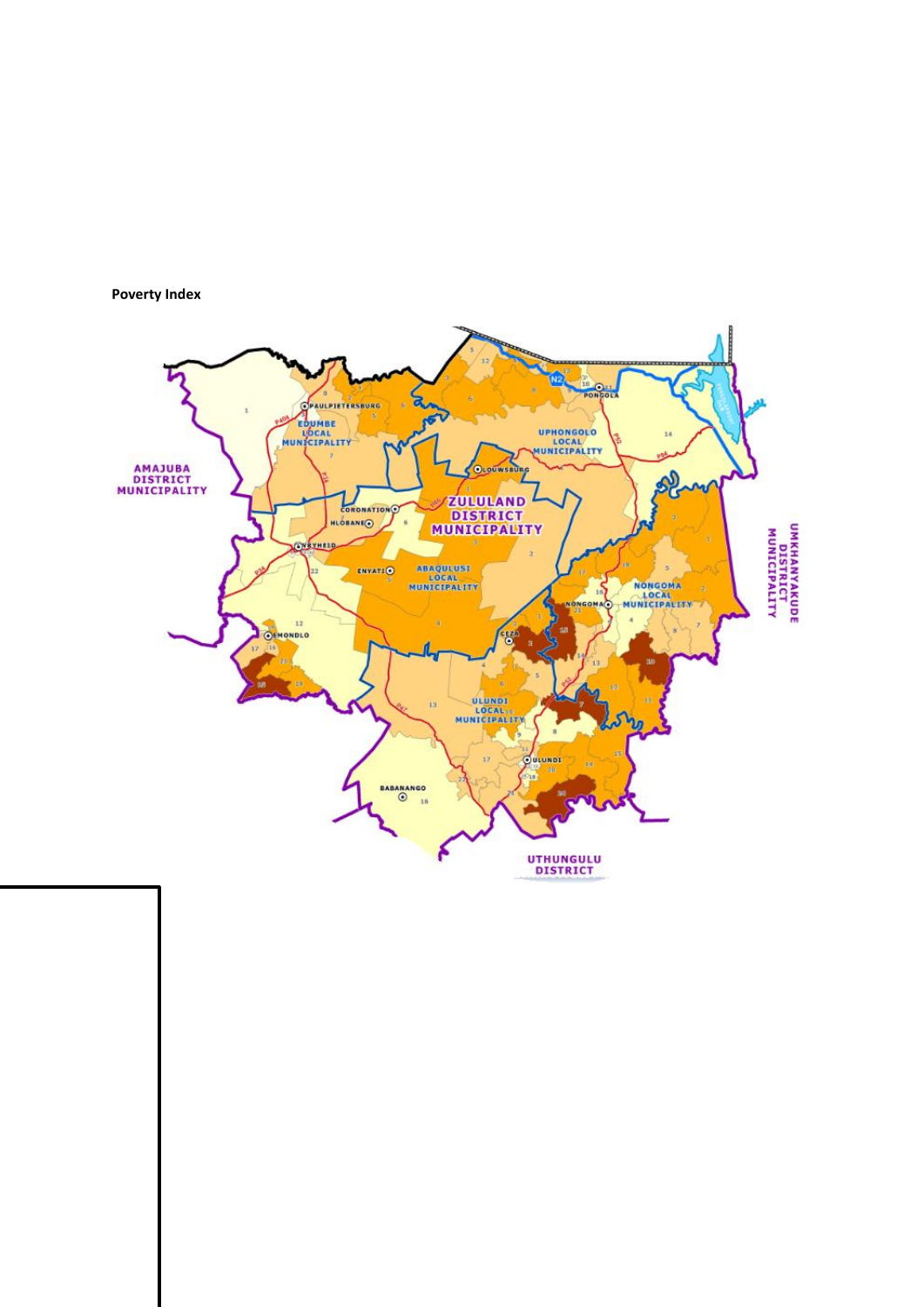#### Poverty Index\*



\* Per Electoral Ward

|   |                |                            |                                                                                      | <b>DATE</b>     |  |  |  |  |  |  |  |
|---|----------------|----------------------------|--------------------------------------------------------------------------------------|-----------------|--|--|--|--|--|--|--|
|   |                |                            | ZDM IDP REVIEW 2013/2014 PROCESS PLAN ACTIVITIES AND DATES                           |                 |  |  |  |  |  |  |  |
|   |                |                            | Prepare for 2012/2013 IDP Review                                                     |                 |  |  |  |  |  |  |  |
|   |                | 1.1                        | Jul-12                                                                               |                 |  |  |  |  |  |  |  |
|   |                | 1.2                        | <b>Drafting of Process Plans</b>                                                     | $Jul-12$        |  |  |  |  |  |  |  |
| A | $\mathbf{1}$   | 1.3                        | Submit draft Process Plans to MEC<br>Incorporate comments from MEC(where applicable) |                 |  |  |  |  |  |  |  |
|   |                | 1.4                        | Aug-12                                                                               |                 |  |  |  |  |  |  |  |
|   |                | 1.5                        | Table both the IDP Process Plan and Framework Plan to Council                        | Aug-12          |  |  |  |  |  |  |  |
|   |                | <b>Physical IDP review</b> |                                                                                      |                 |  |  |  |  |  |  |  |
|   | $\mathbf{1}$   |                            | <b>Phase 1: Analysis</b>                                                             |                 |  |  |  |  |  |  |  |
|   |                | 1.1                        | Consultation (PLED)                                                                  | 29-Aug-12       |  |  |  |  |  |  |  |
|   |                | 1.2                        | <b>Institutional Analysis</b>                                                        | Aug & Sept 2012 |  |  |  |  |  |  |  |
|   |                | 1.3                        | <b>Financial Analysis</b>                                                            | Aug & Sept 2012 |  |  |  |  |  |  |  |
|   |                | 1.5                        | <b>Technical Analysis</b>                                                            | Aug & Sept 2012 |  |  |  |  |  |  |  |
|   |                | 1.6                        | <b>Economic Analysis</b>                                                             | Aug & Sept 2012 |  |  |  |  |  |  |  |
|   |                | 1.9                        | Aug & Sept 2012                                                                      |                 |  |  |  |  |  |  |  |
|   |                | 1.1                        | Aug & Sept 2012                                                                      |                 |  |  |  |  |  |  |  |
|   |                | 1.7                        | Consultation (PLED)                                                                  | 10-Oct-12       |  |  |  |  |  |  |  |
|   | $\overline{2}$ |                            | <b>Phase 2: Strategies</b>                                                           |                 |  |  |  |  |  |  |  |
|   |                | 2.1                        | Vision, Mission and Values                                                           | $Oct-12$        |  |  |  |  |  |  |  |
|   |                | 2.2                        | Gap Analysis and Strategies (District Council Workshop/Rep Forum)                    | 17-Oct-12       |  |  |  |  |  |  |  |
| B |                | 2.3                        | $Oct-12$                                                                             |                 |  |  |  |  |  |  |  |
|   |                | 2.4                        | Link KPAs and objectives to Sectoral Functions                                       | $Oct-12$        |  |  |  |  |  |  |  |
|   |                |                            | Conclude first draft budget and table to council for discussion                      | $Oct-12$        |  |  |  |  |  |  |  |
|   | 3              |                            | <b>Phase 3: Projects</b>                                                             |                 |  |  |  |  |  |  |  |
|   |                | 3.2                        | Identify Capital Projects (including community and stakeholder                       |                 |  |  |  |  |  |  |  |
|   |                |                            | consultation)                                                                        | Nov-12          |  |  |  |  |  |  |  |
|   |                | 3.3                        | <b>Identify Sector Plans/ Programmes</b>                                             | <b>Nov-12</b>   |  |  |  |  |  |  |  |
|   |                | 3.4                        | <b>Sectoral Operational Business Plans</b>                                           | <b>Nov-12</b>   |  |  |  |  |  |  |  |
|   |                | 3.5                        | Link Sectoral Operational Business Plans with Key performance measures               | <b>Nov-12</b>   |  |  |  |  |  |  |  |
|   |                | 3.6                        | Consultation (PLED)                                                                  | 21-Nov-12       |  |  |  |  |  |  |  |
|   | 4              |                            | <b>Phase 4: Integration</b>                                                          |                 |  |  |  |  |  |  |  |
|   |                | 4.1                        | <b>Integration of Processes</b>                                                      | Nov/Dec 2012    |  |  |  |  |  |  |  |
|   |                | 4.2                        | Institutional Restructuring (where applicable)                                       | Nov/Dec 2012    |  |  |  |  |  |  |  |

**2. How was this plan (IDP) developed?**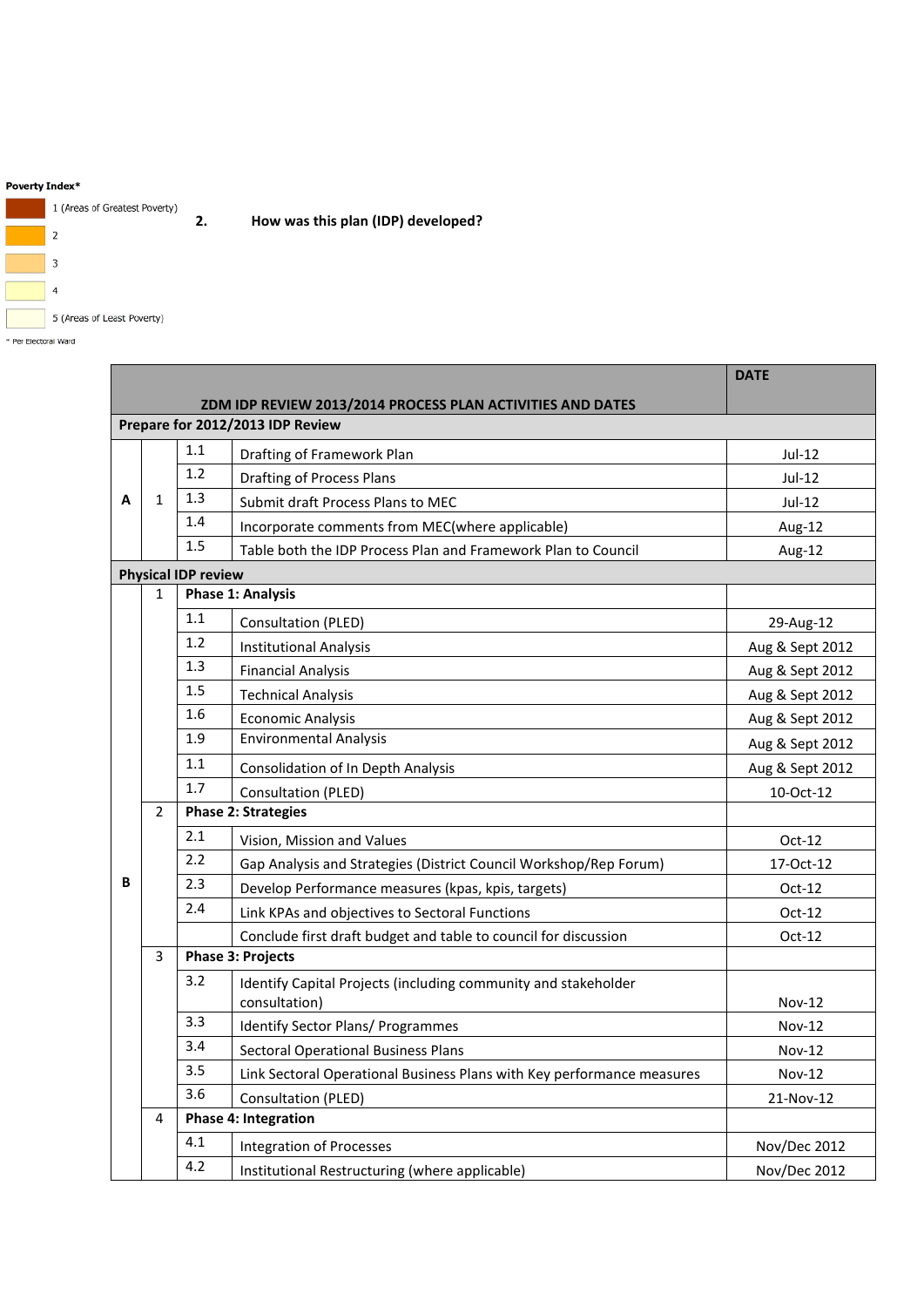|   |              |             |                                                                              | <b>DATE</b>  |
|---|--------------|-------------|------------------------------------------------------------------------------|--------------|
|   |              |             | ZDM IDP REVIEW 2013/2014 PROCESS PLAN ACTIVITIES AND DATES                   |              |
|   |              | 4.3         | <b>Integrated Communication Plan</b>                                         | Nov/Dec 2012 |
|   |              | <b>WSDP</b> |                                                                              |              |
|   |              | 4.4         | Submission of draft WSDP document to WSDP Steering Committee for<br>Comments | $Dec-12$     |
|   | Approval     |             |                                                                              |              |
|   | $\mathbf{1}$ | <b>WSDP</b> |                                                                              |              |
|   |              | 1.1         | Submission of draft WSDP document to Portfolio Committee for Comments        | $Jan-13$     |
|   |              | 1.2         | Submission of draft WSDP Review document to WSA                              | $Feb-13$     |
|   |              | 1.3         | WSDP and IDP Steering Committee Approval                                     | $Mar-13$     |
|   |              | 1.4         | Representative Forum Approval                                                | $Mar-13$     |
|   |              | 1.5         | <b>EXCO Approval</b>                                                         | $May-13$     |
| C |              | 1.6         | Advertise for public Comment                                                 | $May-13$     |
|   |              | 1.7         | Council approval                                                             | $Jun-13$     |
|   |              | 1.8         | Submit to DWAF for approval                                                  | $Jul-13$     |
|   | $\mathbf{1}$ |             | <b>Phase 5: Approval</b>                                                     |              |
|   |              | 1.1         | Draft Approval                                                               | Feb-13       |
|   |              | 1.2         | District Alignment (District Rep Forum)                                      | 13-Mar-13    |
|   |              | 1.3         | <b>Public Comments/Advertising</b>                                           | Apr-13       |
|   |              | 1.4         | <b>Final Approval</b>                                                        | $May-13$     |
|   | $\mathbf{1}$ |             | <b>Post Approval Compliance Requirements</b>                                 |              |
|   |              | 1.1         | Submission of draft IDP to MEC                                               | $Jun-13$     |
| D |              | 1.2         | Physical Assessment of draft IDPs                                            | Jun-13       |
|   |              | 1.3         | Incorporate Assessment Feedback                                              | $Jun-13$     |
|   |              | 1.4         | Submission of final IDP to MEC                                               | $Jun-13$     |

- **3. What are the Key Challenges (those strengths that we could built on; those weaknesses we need to address, the opportunities we should unlock and the threats that we need to take cognizance of in our planning and development) we face?**
- Maintain functionality of Council structures
- Ensure MTAS is complied with
- Maintenance of EDMS system thereby ensuring accurate record keeping.
- Ongoing support to the LED sub-forums to continue functioning.
- Maintenance and continual improvement of GIS system.
- Ensure continued compliance with legal financial requirements.
- Improve vertical and horizontal alignment thereby ensuring coordinated service delivery by all spheres of government.
- Prioritization of needs of marginalized groups.
- Formulation and compliance with Risk Management Framework and Strategy.
- Maintain functionality of IDP organizational arrangements internally and externally.
- To further diversify the district's economy.
- Ongoing support of tourism initiatives.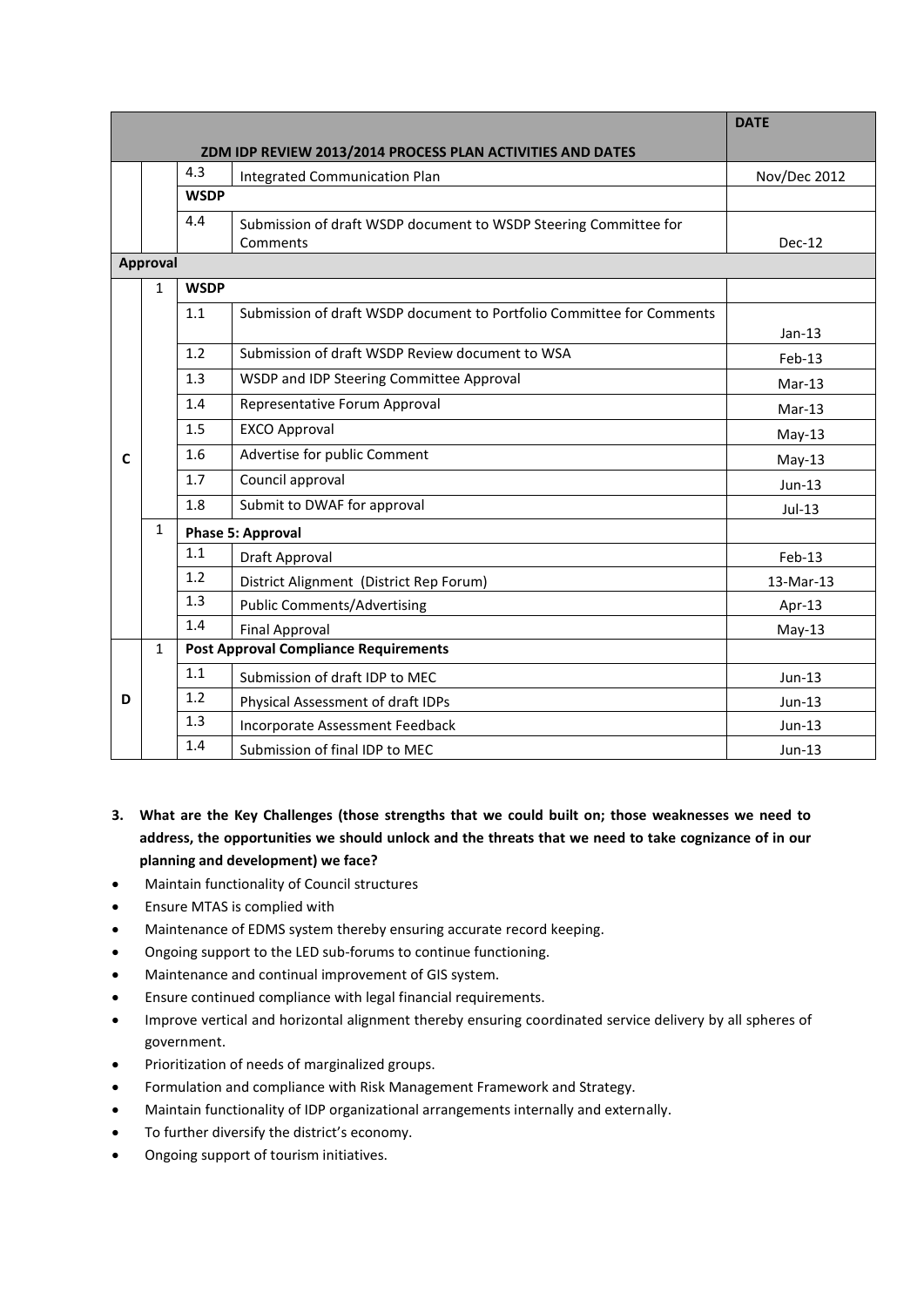- Harness agri-processing opportunities in the district, notably venison production, leather processing and traditional medicines.
- Foster timber product ion opportunities.
- Improve rural road network to ensure improve linkages between settlements, rural nodes and municipal centres.
- Harness opportunities relating to small scale mining.
- Ensure indigent policy remains updated and relevant.
- Ensuring ongoing monitoring of water balance in rural areas.
- Commit and implement approved MIG business plans for roll-out of water and sanitation services in the district.
- Ensure disaster management forums remain functional.
- Redress disparities between levels of services and development in the urban and rural areas.
- Improve access to formal waste disposal system.
- Provision of adequate land to cater for anticipated required burial space.
- Ongoing efforts to clarity the responsibilities between Local and District Municipality as well as the Department of Transport in respect of road maintenance and construction.
- Improve the limited capacity of the electricity network in the southern portions of the District.
- Improve functionality of Council oversight committee in particular.
- LLF (Local Labour Forum) to meet more regularly.
- Risk reduction strategies and actions to be defined and implemented.
- Seek clarification in respect of the land reform programme roll-out/implementation.
- **4. What is our long term Vision?**

*'We are the Zululand region and proud of our heritage. We are mindful of the needs of the poor and we seek to reflect the aspirations of our communities. We are committed to responsible and accountable actions, tolerance and concern for racial harmony, the protection of our environment, and the strengthening of the role of women and youth. We will strive to improve the quality of life in Zululand by providing sustainable infrastructure, promoting economic development and building capacity within our communities.'*

## *'WE SERVE THE PEOPLE'*

**5. What are we going to do to unlock and address our Key Challenges, i.e. what are we doing to improve ourselves?**

| <b>National</b><br>General<br>Key<br>Performance<br><b>Areas</b> | <b>Focus</b><br>Area<br>(Powers)<br>and<br><b>Functions</b> ) | <b>Focus Area</b>        | Goals                                                                                                                                 |
|------------------------------------------------------------------|---------------------------------------------------------------|--------------------------|---------------------------------------------------------------------------------------------------------------------------------------|
| Infrastructure<br>and Services                                   | &<br>Water<br>Sanitation                                      | &<br>Water<br>Sanitation | To progressively provide a cost effective, reliable water<br>services at a good quality to all potential consumers in the<br>district |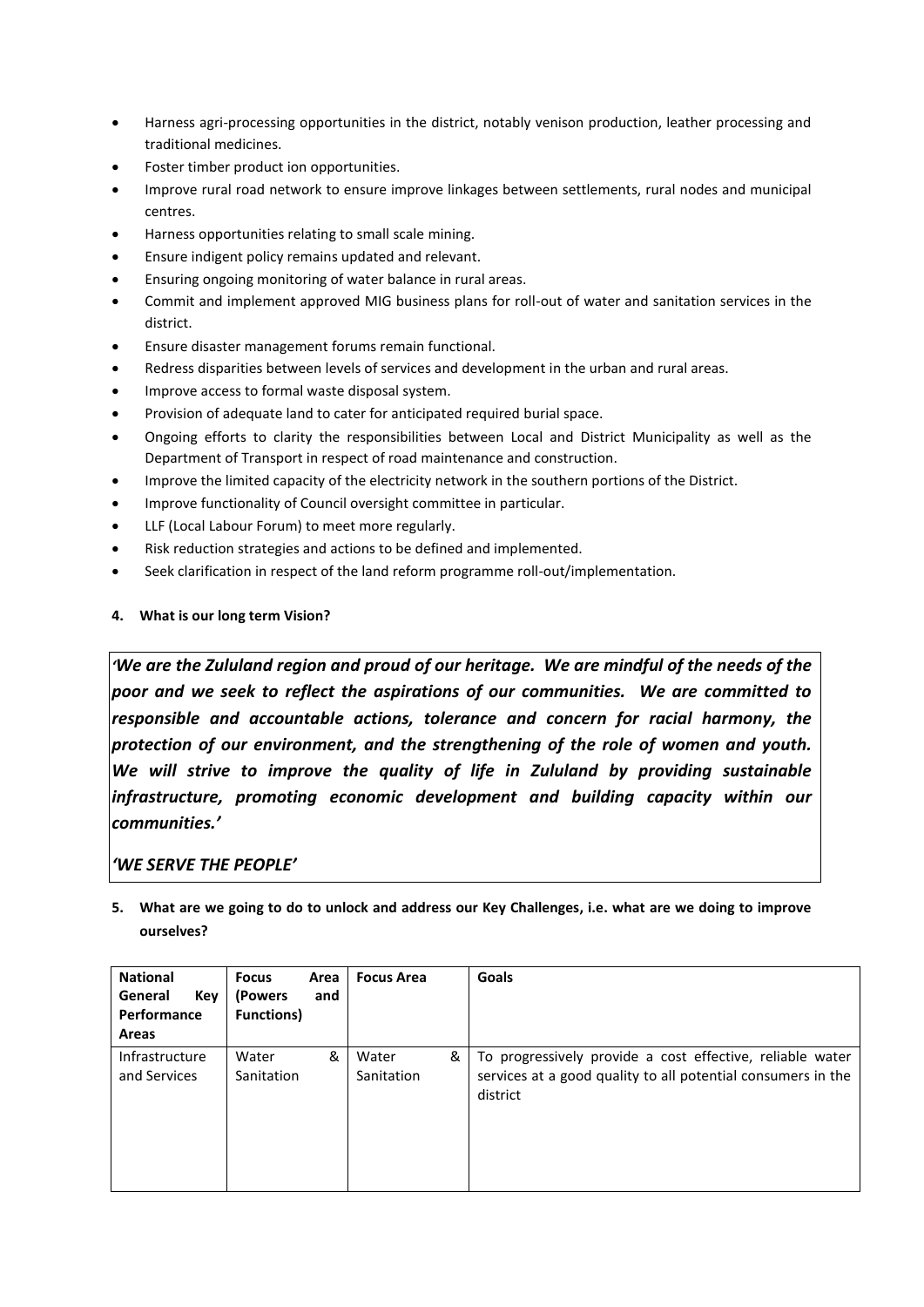| <b>National</b><br>General<br>Key<br>Performance<br>Areas | <b>Focus</b><br>Area<br>(Powers<br>and<br><b>Functions)</b>   | <b>Focus Area</b>                                      | Goals                                                                                                                      |
|-----------------------------------------------------------|---------------------------------------------------------------|--------------------------------------------------------|----------------------------------------------------------------------------------------------------------------------------|
|                                                           |                                                               |                                                        |                                                                                                                            |
|                                                           | Municipal<br>Airports<br>(District)                           | Municipal<br>Airports<br>(District)                    | To viably operate & maintain a Regional Airport that<br>contributes to the growth & development of the district            |
|                                                           | <b>Municipal Roads</b>                                        | <b>Municipal Roads</b>                                 | To facilitate the provision of a well-developed district road<br>network                                                   |
|                                                           | Regulation<br>Of<br>Passenger<br>Transport<br>Services        | Regulation<br>Of<br>Passenger<br>Transport<br>Services | To facilitate the Regulation of Passenger Transport Services                                                               |
|                                                           | Fire Fighting                                                 | Fire Fighting                                          | To Plan, co-ordinate and regulate Fire Fighting Services in<br>the district                                                |
|                                                           | Disaster<br>Management                                        | Disaster<br>Management                                 | To deal with Disasters efficiently & effectively in the<br>district                                                        |
|                                                           | Solid Waste                                                   | Solid Waste                                            | To facilitate the effective and efficient removal of solid<br>waste                                                        |
|                                                           | Municipal<br><b>Health Services</b>                           | Municipal<br><b>Health Services</b>                    | To deliver an effective and efficient environmental<br>municipal health service                                            |
|                                                           | Regional Fresh<br>Produce<br><b>Markets</b><br>&<br>Abattoirs | Regional Fresh<br>Produce<br>Markets<br>&<br>Abattoirs | Investigate the feasiblity of Fresh Produce Markets and<br>Abattoirs                                                       |
|                                                           | District<br>Cemeteries                                        | District<br>Cemeteries                                 | To ensure that sufficient burial space is available within the<br>district                                                 |
| Economic,<br>Agriculture and<br>Tourism                   | <b>District Tourism</b>                                       | <b>District Tourism</b>                                | To promote tourism in the District                                                                                         |
|                                                           | LED                                                           | LED                                                    | To improve the economy of the district, through the<br>creation of job opportunities and additional economic<br>activities |
| Social                                                    | HIV/AIDS                                                      | HIV/AIDS                                               | To reduce the impact of HIV/AIDS                                                                                           |
| Development<br>and<br>Food                                | Youth<br>And<br>Gender                                        | Youth<br>And<br>Gender                                 | To develop and empower Youth, Gender and people living<br>with Disability                                                  |
| Security                                                  | Community<br>Development                                      | Community<br>Development                               | The social upliftment of the communities in ZDM                                                                            |
| Institutional<br>Transformation                           | Employment<br>Equity                                          | Employment<br>Equity                                   | To transform the organisation to comply with the<br><b>Employment Equity Act</b>                                           |
|                                                           | <b>Skills</b><br>development &<br>capacity<br>building        | <b>Skills</b><br>development &<br>capacity<br>building | To develop capacity in the organisation for effective<br>service delivery                                                  |
| Financial<br>Management                                   | Sound Financial<br>Management                                 | Sound Financial<br>Management                          | To promote good financial practices                                                                                        |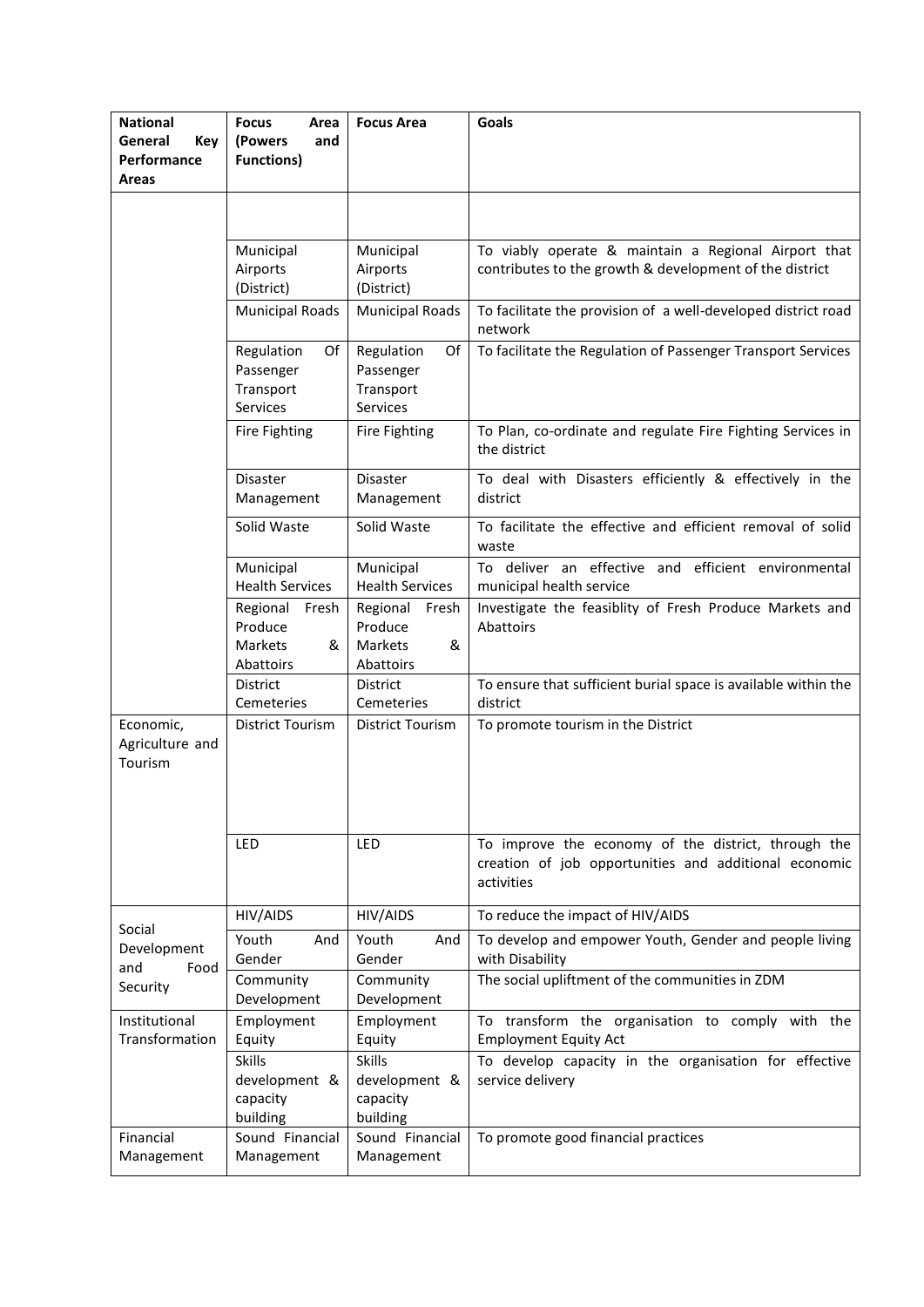| <b>National</b><br>General<br>Key<br>Performance<br><b>Areas</b> | <b>Focus</b><br>Area<br>(Powers<br>and<br><b>Functions)</b> | <b>Focus Area</b>                                                 | <b>Goals</b>                                                                                      |
|------------------------------------------------------------------|-------------------------------------------------------------|-------------------------------------------------------------------|---------------------------------------------------------------------------------------------------|
|                                                                  |                                                             |                                                                   |                                                                                                   |
|                                                                  |                                                             |                                                                   | To be a financially viable municipality                                                           |
| Democracry<br>and                                                | Compliance,<br>Clean<br>and                                 | Compliance,<br>Clean<br>and                                       | To<br>&<br>accountability<br>promote<br>good<br>governance,<br>transparency                       |
| Governance                                                       | Sound<br>Administration                                     | Sound<br>Administration                                           | To manage risk to the Municipality effectively and<br>efficiently                                 |
|                                                                  | Integrated<br>&<br>Co-ordinated<br>Development              | &<br>Integrated<br>Co-ordinated<br>Planning<br>and<br>Development | To continuously promote integrated & co-ordinated<br>planning and development within the District |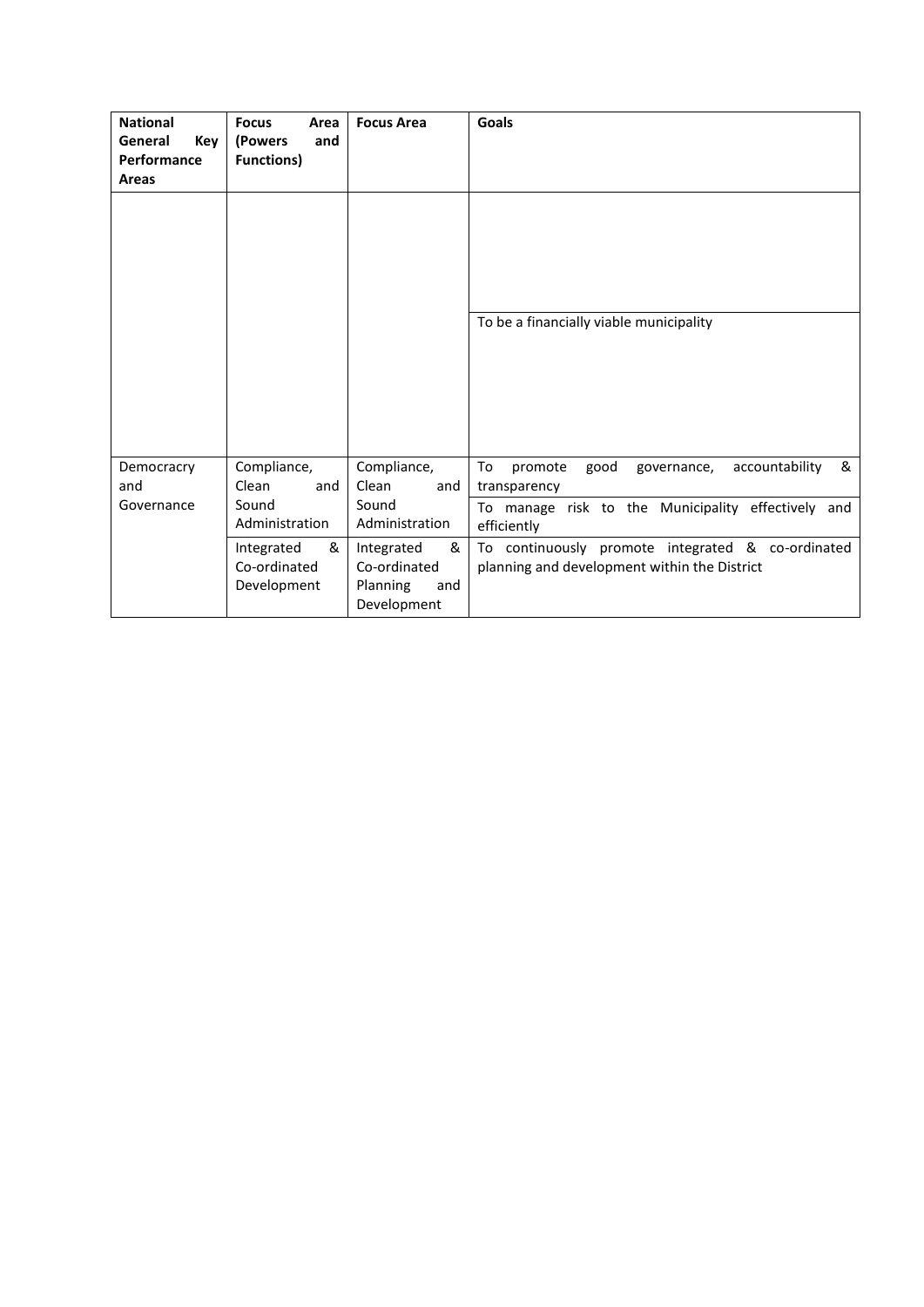

**6. What could you expect from us, in terms outputs, outcomes and deliverables, over the next five years and how will our progress be measured?**

| <b>Focus Area</b>             | Key Obj No                        | Goals                                                          | Goals<br>PGDS<br>ន<br>KZN<br>Linkage<br>in the K <sup>-</sup> | Obj No  | Objectives (5 year)                                                                            |
|-------------------------------|-----------------------------------|----------------------------------------------------------------|---------------------------------------------------------------|---------|------------------------------------------------------------------------------------------------|
| <b>Water &amp; Sanitation</b> | 1.1.1<br>To<br>effective,<br>good | progressively<br>provide a cost                                |                                                               | 1.1.1.1 | To provide cost effective water<br>(including free basic water)                                |
|                               |                                   | reliable water<br>services at a<br>quality<br>to all potential |                                                               | 1.1.1.2 | provide<br>To<br>effective<br>cost<br>sanitation (including free basic<br>sanitation services) |
| consumers<br>in               |                                   | 1.1.1.3                                                        | To reduce Water Loss                                          |         |                                                                                                |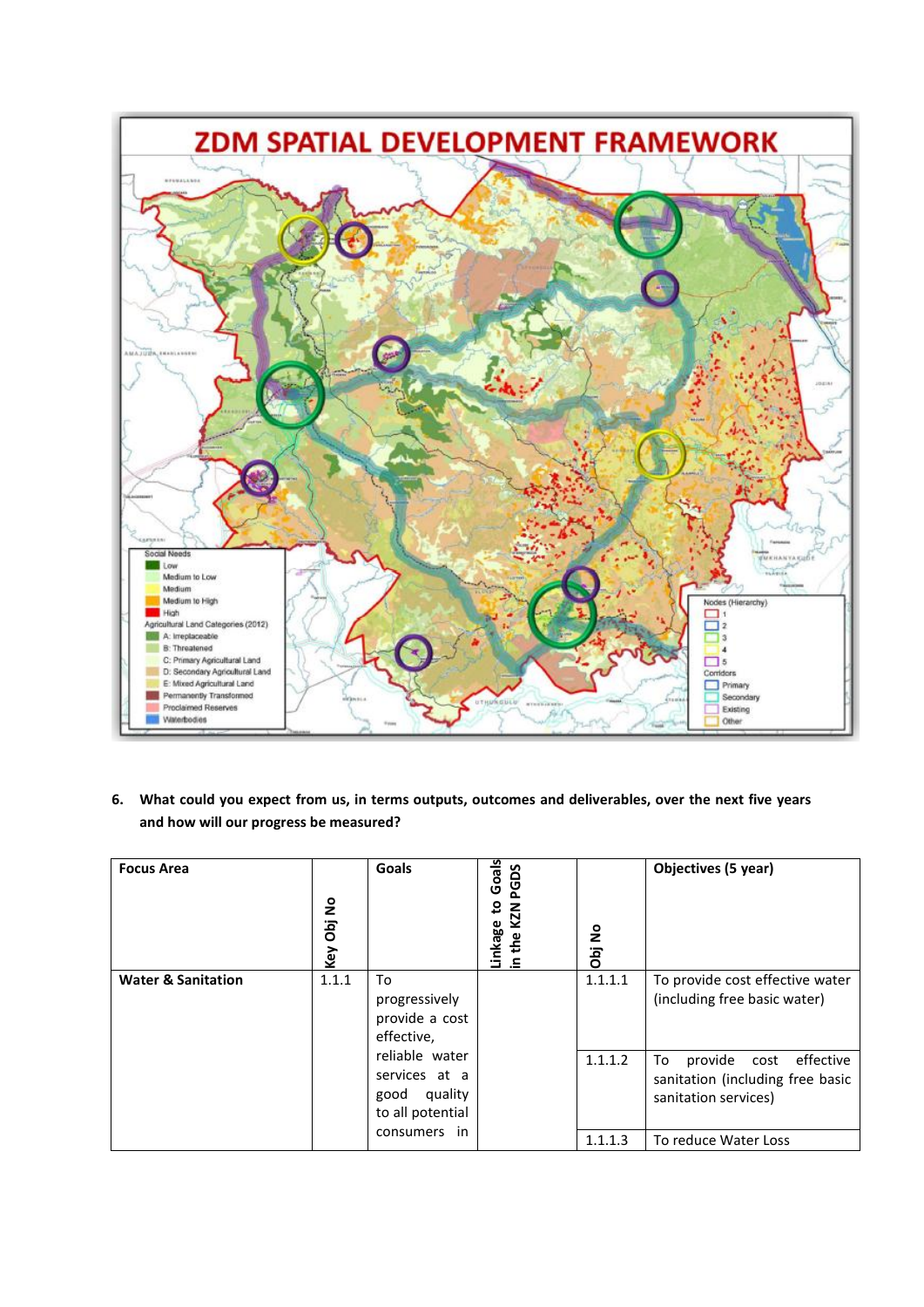| <b>Focus Area</b>                                    |            | Goals                                                                                                                                            |                                    |         | Objectives (5 year)                                                                                                             |
|------------------------------------------------------|------------|--------------------------------------------------------------------------------------------------------------------------------------------------|------------------------------------|---------|---------------------------------------------------------------------------------------------------------------------------------|
|                                                      | Key Obj No |                                                                                                                                                  | Linkage to Goals<br>n the KZN PGDS | Obj No  |                                                                                                                                 |
|                                                      |            | the district                                                                                                                                     |                                    | 1.1.1.4 | To improve on the quality of<br>water delivered                                                                                 |
|                                                      |            |                                                                                                                                                  |                                    | 1.1.1.5 | To provide effective Customer<br>Care                                                                                           |
|                                                      |            |                                                                                                                                                  |                                    | 1.1.1.6 | To ensure compliance with<br>relevant water legislation                                                                         |
|                                                      |            |                                                                                                                                                  |                                    | 1.1.1.7 | effectively<br>utilise grant<br>To<br>allocation<br>for<br>water<br>and<br>sanitation                                           |
|                                                      |            |                                                                                                                                                  |                                    | 1.1.1.8 | To deliver and regulate water<br>services<br>in<br>a<br>structured<br>manner                                                    |
| <b>Municipal Airports (District)</b>                 | 1.2.1      | viably<br>To<br>&<br>operate<br>maintain<br>a<br>Regional<br>Airport<br>that<br>contributes to<br>the growth &<br>development<br>of the district |                                    | 1.2.1.1 | identified<br>implement<br>To<br>activities<br>in<br>airport<br>implementation<br>plan<br>as<br>aligned to budget               |
| <b>Municipal Roads</b>                               | 1.3.1      | To<br>facilitate<br>the provision<br>a well-<br>of<br>developed<br>district<br>road<br>network                                                   |                                    | 1.3.1.1 | To establish the status quo of<br>roads within the Municipal<br>Area and to take responsibilty<br>of the asigned district roads |
| Regulation Of Passenger<br><b>Transport Services</b> | 1.4.1      | To facilitate<br>the Regulation<br>of Passenger<br>Transport<br>Services                                                                         |                                    | 1.4.1.1 | To clarify the DM's role in the<br>Regulation<br>of<br>Passenger<br><b>Transport Services</b>                                   |
| <b>Fire Fighting</b>                                 | 1.5.1      | To Plan, co-<br>ordinate<br>and<br>regulate<br>Fire<br>Fighting                                                                                  |                                    | 1.5.1.1 | To ensure that fire fighting is<br>well planned and executed in<br>the District                                                 |
|                                                      |            | Services in the<br>district                                                                                                                      |                                    | 1.5.1.2 | Regulation and co-ordination<br>of Fire Fighting Services                                                                       |
| <b>Disaster Management</b>                           | 1.6.1      | To deal with<br><b>Disasters</b><br>efficiently<br>&<br>effectively<br>in                                                                        |                                    | 1.6.1.1 | To review and facilitate the<br>district Disaster Management<br>plan                                                            |
|                                                      |            | the district                                                                                                                                     |                                    | 1.6.1.2 | create<br>of<br>To<br>awareness<br>hazards and disasters                                                                        |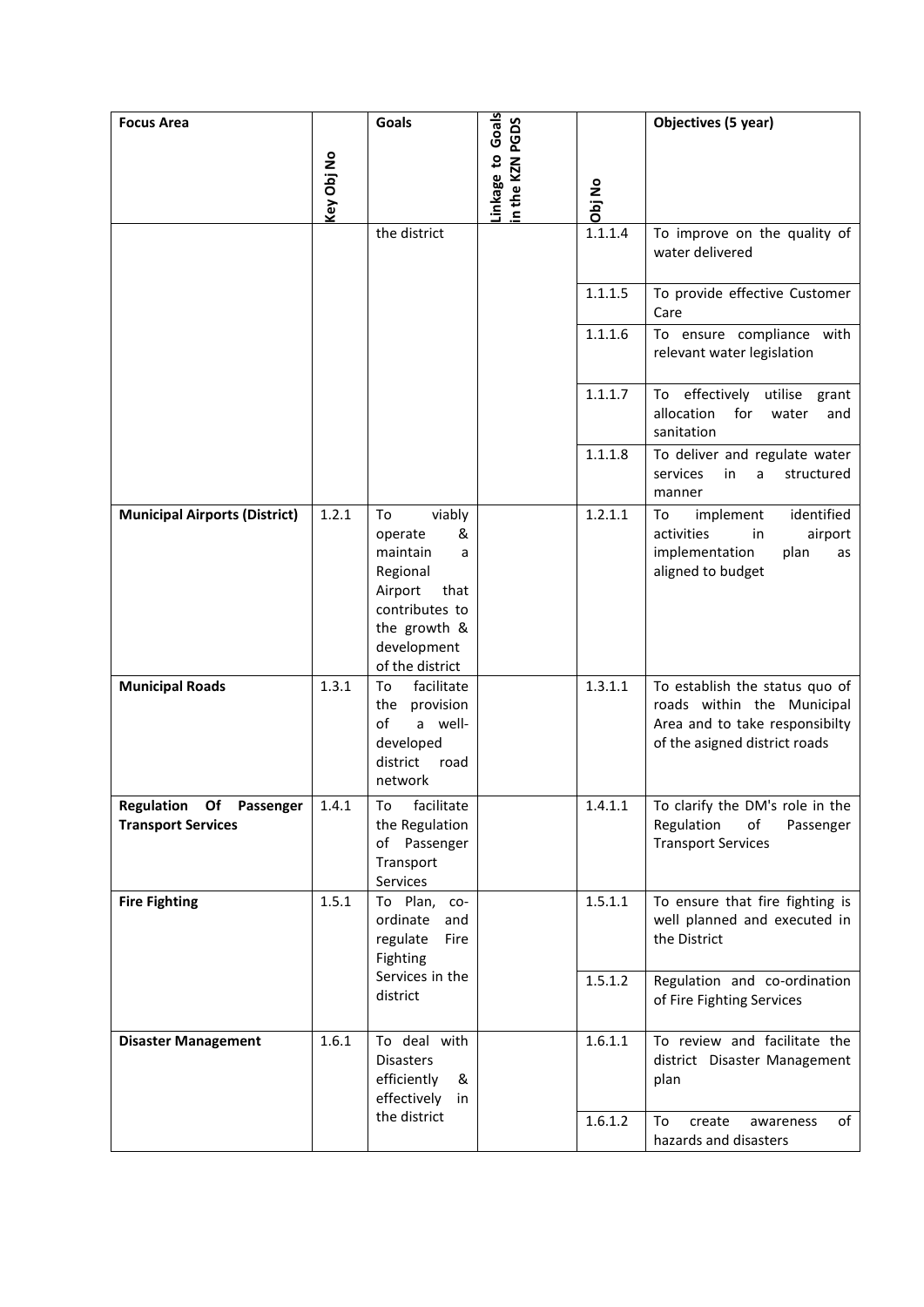| <b>Focus Area</b>                                              | Key Obj No | <b>Goals</b>                                                                                  | Linkage to Goals<br>n the KZN PGDS | Obj No             | Objectives (5 year)                                                                                     |
|----------------------------------------------------------------|------------|-----------------------------------------------------------------------------------------------|------------------------------------|--------------------|---------------------------------------------------------------------------------------------------------|
| <b>Solid Waste</b>                                             | 1.7.1      | facilitate<br>To<br>effective<br>the<br>efficient<br>and<br>removal<br>of<br>solid waste      |                                    | 1.7.1.1            | To investigate the feasibility of<br>regional<br>solid<br>waste<br>a<br>management site                 |
| <b>Municipal Health Services</b>                               | 1.8.1      | To deliver an<br>effective and<br>efficient<br>environmental<br>municipal<br>health service   |                                    | 1.8.1.1            | deliver<br>effective<br>To<br>an<br>environmental<br>municipal<br>health service                        |
| Regional<br>Fresh<br>Produce<br><b>Markets &amp; Abattoirs</b> | 1.9        | Investigate<br>the feasiblity<br>of<br>Fresh<br>Produce<br><b>Markets</b><br>and<br>Abattoirs |                                    | 1.9.1.1            | Investigate the feasiblity of<br>Fresh Produce Markets and<br>Abattoirs                                 |
| <b>District Cemeteries</b>                                     | 1.10.1     | To ensure that<br>sufficient<br>burial space is<br>available<br>within<br>the<br>district     |                                    | 1.10.1.1           | Investigate the feasibility of a<br><b>Regional Cemetery Site/s</b>                                     |
| <b>District Tourism</b>                                        | 2.1.2      | promote<br>To<br>tourism in the<br>District                                                   |                                    | 2.1.2.1            | To create effective Tourism<br>structures and have effective<br>institutional arrangements in<br>place. |
|                                                                |            |                                                                                               |                                    | 2.1.2.2            | To ensure tourists/ potential<br>tourists are aware of our<br>product                                   |
|                                                                |            |                                                                                               |                                    | 2.1.2.3            | To make Zululand the favourite<br>tourism destination                                                   |
|                                                                |            |                                                                                               |                                    | 2.1.2.4            | Safety and Signage                                                                                      |
| LED                                                            | 2.2.1      | To                                                                                            |                                    | 2.1.2.5<br>2.2.1.1 | <b>Tourism Routes</b>                                                                                   |
|                                                                |            | improve<br>the economy<br>of the district,<br>through<br>the                                  |                                    |                    | To effectively contribute & co-<br>ordinate LED in the District                                         |
|                                                                |            | creation of job<br>opportunities<br>and additional<br>economic                                |                                    | 2.2.1.2            | To create LED awareness in the<br><b>District</b>                                                       |
|                                                                |            | activities                                                                                    |                                    | 2.2.1.3            | To apply for funding for LED                                                                            |
| <b>HIV/AIDS</b>                                                | 2.3.1      | To reduce the<br>impact<br>of<br>HIV/AIDS                                                     |                                    | 2.3.1.1            | To create HIV/AIDS awareness<br>and education                                                           |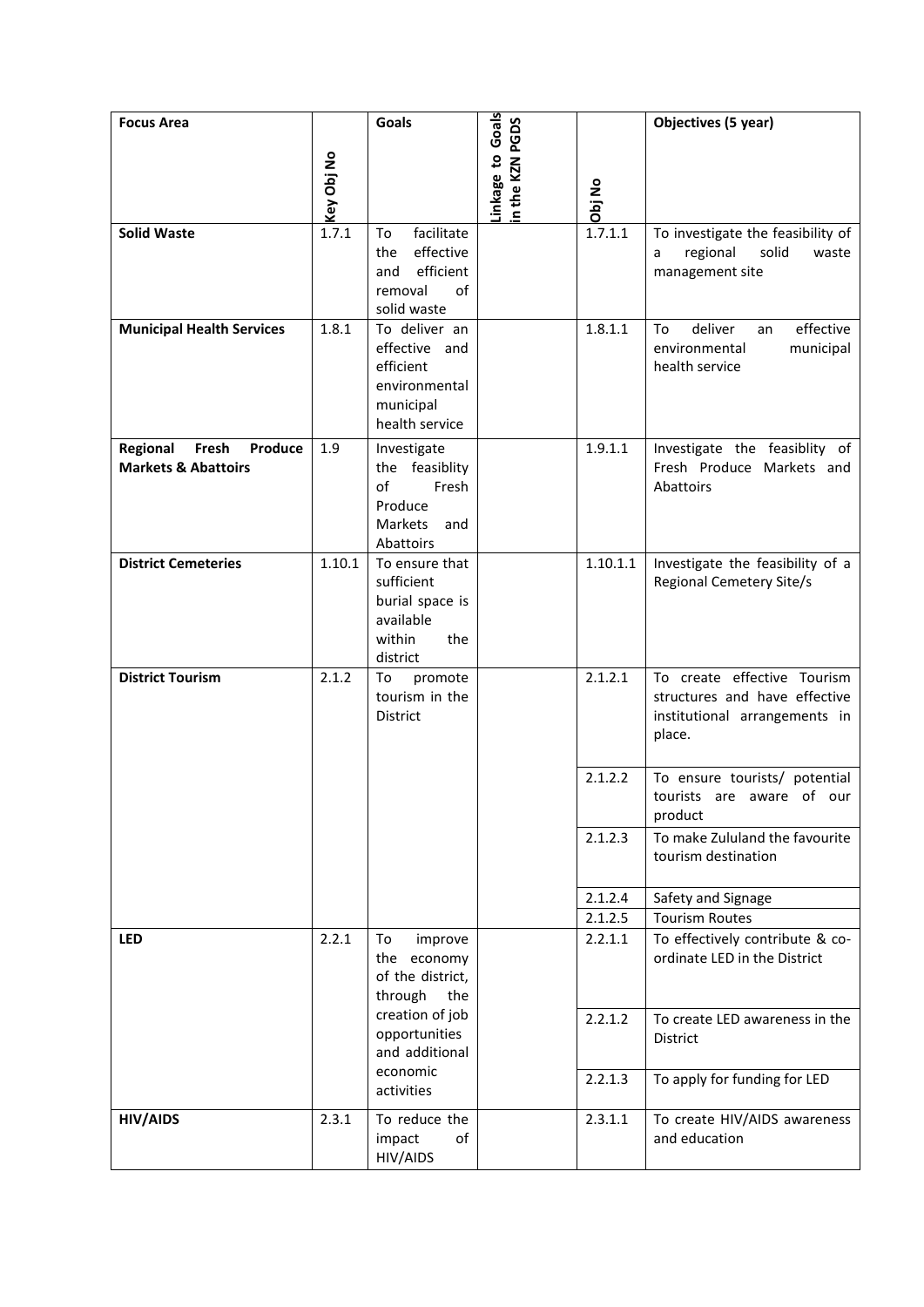| <b>Focus Area</b>                                      | Key Obj No | Goals                                                                                                 | Linkage to Goals<br>n the KZN PGDS | Obj No  | Objectives (5 year)                                                                                                        |
|--------------------------------------------------------|------------|-------------------------------------------------------------------------------------------------------|------------------------------------|---------|----------------------------------------------------------------------------------------------------------------------------|
| <b>Youth And Gender</b>                                | 2.4.1      | develop<br>To<br>and empower<br>Youth, Gender<br>and<br>people<br>with<br>living<br>Disability        |                                    | 2.4.1.1 | strategically<br>To<br>plan<br>development<br>and<br>empowerment initiatives for<br>youth and gender                       |
| <b>Community Development</b>                           | 2.5.1      | The<br>social<br>upliftment of<br>the<br>communities<br>in ZDM                                        |                                    | 2.5.1.1 | To<br>reduce<br>poverty<br>by<br>implementing<br>Community<br><b>Development Projects</b>                                  |
| <b>Employment Equity</b>                               | 3.1.1      | To transform<br>the<br>organisation<br>to<br>comply<br>the<br>with<br>Employment<br><b>Equity Act</b> |                                    | 3.1.1.1 | To comply with Employment<br><b>Equity Legislation</b>                                                                     |
| <b>Skills</b><br>development<br>&<br>capacity building | 3.2.1      | develop<br>To<br>capacity in the<br>organisation<br>effective<br>for<br>service<br>delivery           |                                    | 3.2.1.1 | comply<br>with<br><b>Skills</b><br>To<br>Development Legislation                                                           |
| <b>Financial</b><br>Sound<br>Management                | 4.1.1      | To<br>promote<br>good financial                                                                       |                                    | 4.1.1.1 | To improve revenue collection                                                                                              |
|                                                        |            | practices                                                                                             |                                    | 4.1.1.2 | To<br>produce<br>accurate<br>statements                                                                                    |
|                                                        |            |                                                                                                       |                                    | 4.1.1.3 | To process payments in time                                                                                                |
|                                                        |            |                                                                                                       |                                    | 4.1.1.4 | complete<br>submit<br>and<br>To<br>accurate<br>annual<br>financial<br>within<br>statements<br>the<br>specified time period |
|                                                        |            |                                                                                                       |                                    | 4.1.1.5 | To complete a budget within<br>the specified time period                                                                   |
|                                                        |            |                                                                                                       |                                    | 4.1.1.6 | To have an effective Auditing<br>Function                                                                                  |
|                                                        |            |                                                                                                       |                                    | 4.1.1.7 | To develop a Financial Plan<br>(i.e. Budget Process and Time<br>Table)                                                     |
|                                                        | 4.1.2      | be<br>To<br>a<br>financially                                                                          |                                    | 4.1.2.1 | To increase the cost coverage<br>ratio                                                                                     |
|                                                        |            | viable<br>municipality                                                                                |                                    | 4.1.2.2 | To increase the debt coverage<br>ratio                                                                                     |